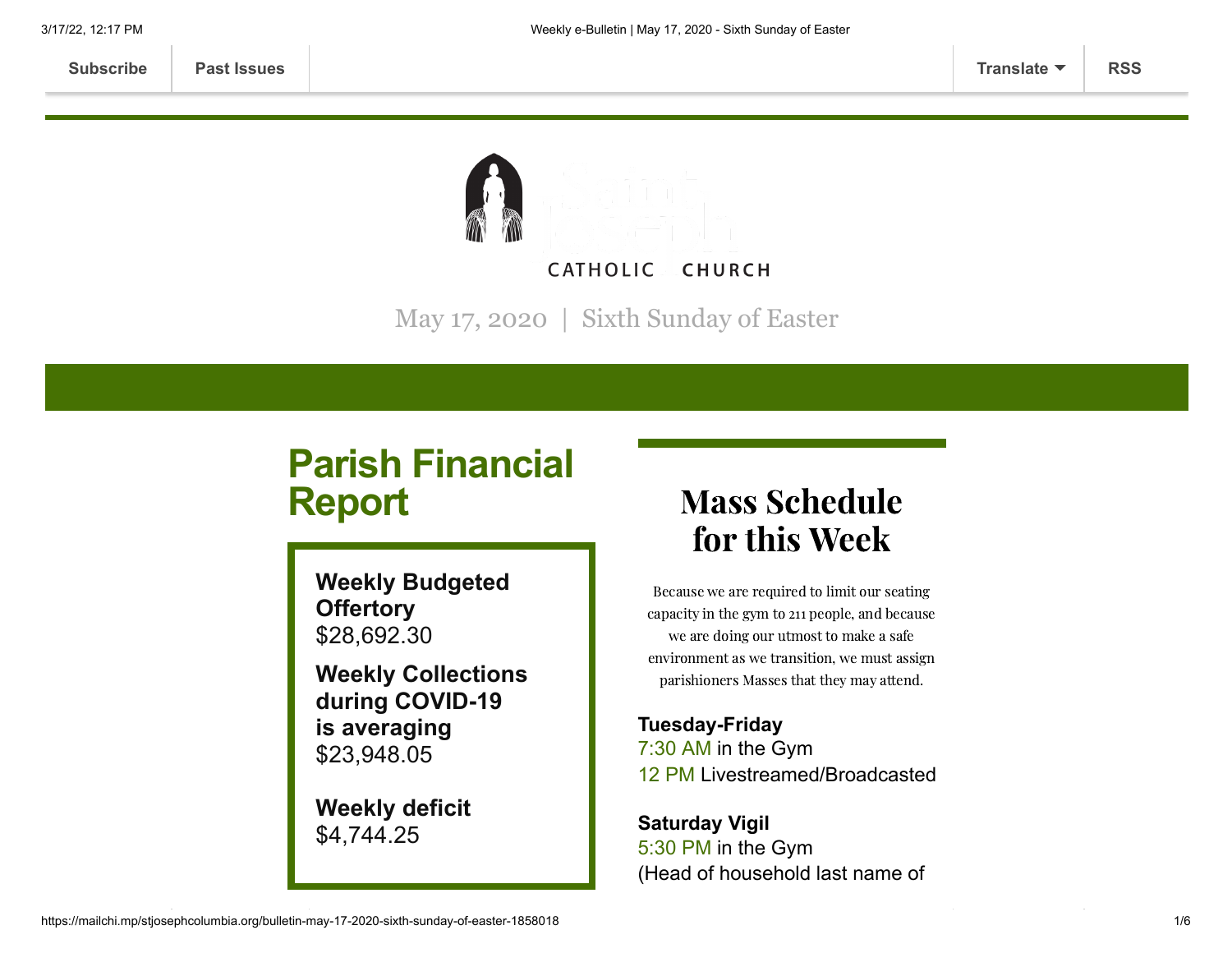## E-Giving is as Easy as 1-2-3!

Many of our parishioners are utilizing our electronic giving platform. If you are interested simply:

- 1. Visit https://www.stjosephc [olumbia.org/electronic](https://www.stjosephcolumbia.org/electronic-giving)giving
- 2. Enter your offertory amount or one-time gift
- 3. Give in gratitude!

If you are already giving online, please be sure to log on to your account and confirm your debit or credit card information. With the new year, your card may be expired.

For more information please contact Adrienne Carroll at the church office at 803.254.7646 or [adrienne@stjosephcolumbia.org](mailto:adrienne@stjosephcolumbia.org).

### **Sunday**

8:00 AM in the Gym (Head of household last name of J-R) 10:30 AM Livestreamed & Broadcasted 12:15 PM in the Gym (Head of household last name of S-Z)

> Click **[HERE](https://www.stjosephcolumbia.org/resuming-public-masses)** for information about attending public Masses at St. Joseph's

Our Livestream Masses can be found on our Facebook page and YouTube Channel:

[https://www.facebook.com/stjosephcolum](https://www.facebook.com/stjosephcolumbia/) bia/

[https://www.youtube.com/c/StJosephCath](https://www.youtube.com/c/StJosephCatholicChurchColumbiaSC) olicChurchColumbiaSC Broadcasting on 90.9 FM

### *Please Pray for the Sick of the Parish* Edith Asmer, Nancy Barnes,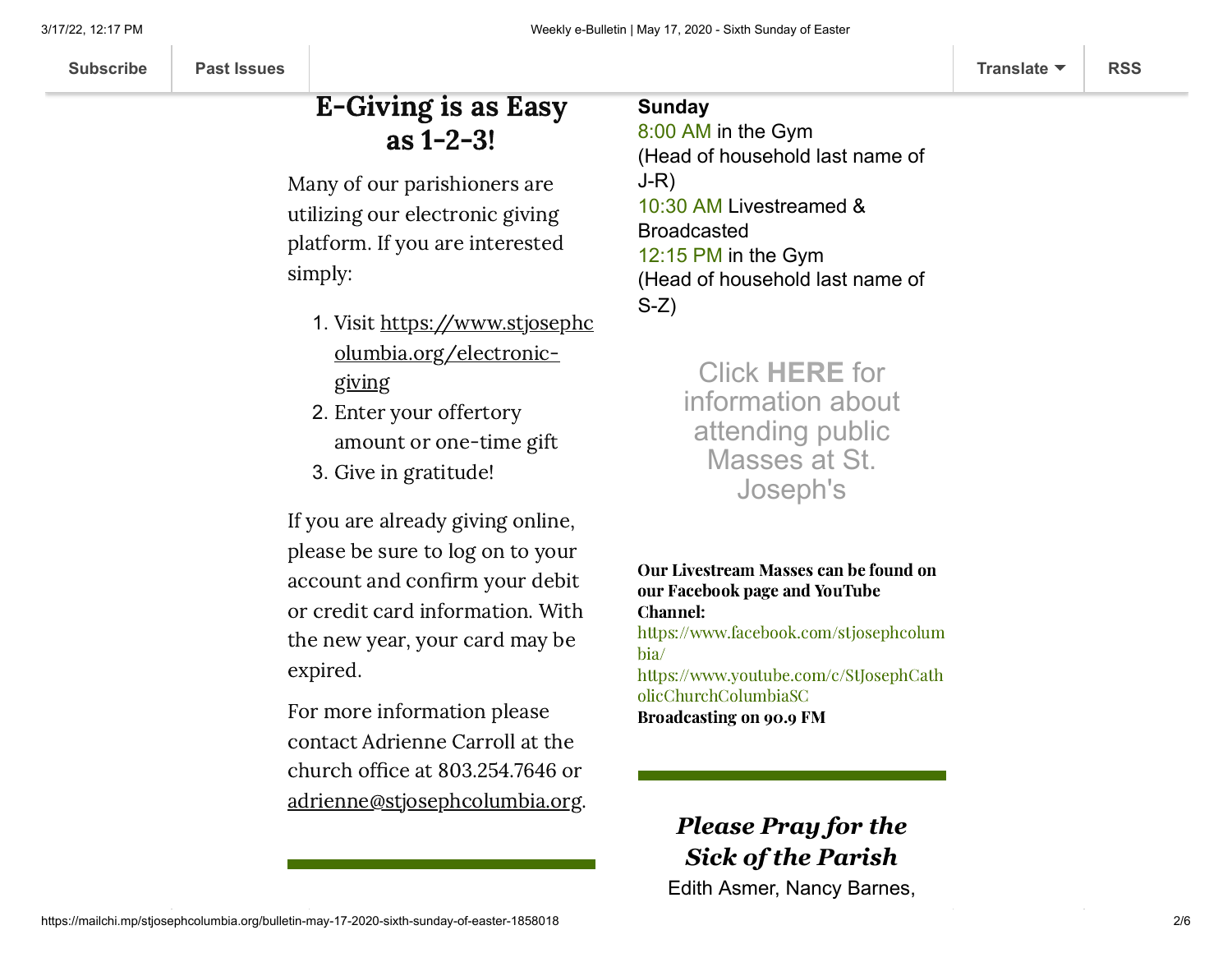## **for the Week**

**Mass Intentions**

Saturday, May 16, 2020 5:30 PM - Mr. Barry L. Jones +

Sunday, May, 17, 2020 8:00 AM - William "Bud" Duncan + 10:30 AM - Mrs. Mary Jane Osborne + 12:15 PM - Parishioners of St. Joseph

Tuesday, May 19, 2020 7:30 AM - Mr. L.A. Marsha, Jr. + Mr. Anthony LaCaprucia (I)

Wednesday, May 20, 2020 7:30 AM - Mr. L.A. Marsha, Jr. +

Thursday, May 21, 2020 7:30 AM - Mrs. Judy Birri +

Friday, May 22, 2020 7:30 AM - Mr. L.A. Marsha, Jr. +

Saturday, May 23, 2020 5:30 PM - Hermine & Jose Santiago

Sunday, May 24, 2020 8:00 AM - Debra & Frank Kmetz (I) 10:30 AM - Mr. L.A. Marsha, Jr. + 12:15 PM - Parishioners of St. Joseph

Dorothy Brown, Allison Corbett, Mary DeLay, Jameson Finney, Sylvia Flynn, Joseph Fricker, Marjorie Fusci, Laddie Gatling, Robert Greaney, Edward Griswold, Bill Jones, Mary Kahaly, Shields Levatino, Helen McCormac, Hope Mosher, Brenda Nauful, Ellie O'Shea, Stella Peeples, Helen Pellicci, Maria Perez, Charles Rando, Jane Rando, Jeannine Rocha, Brianne Rodriguez, Ann Royal, Vic Schwartz, Andrea Smith, Edna Soto, Shirley Stiglbauer, Betty Stork, Fred Stork, Catherine Grace Stirling, Davis Bryan Stirling, Mirtha Vallini

Margaret Briggs, Arthur Brown,



Upcoming Worldwide Marriage Encounter

St. Vincent de Paul wants to help! Because of our parish and school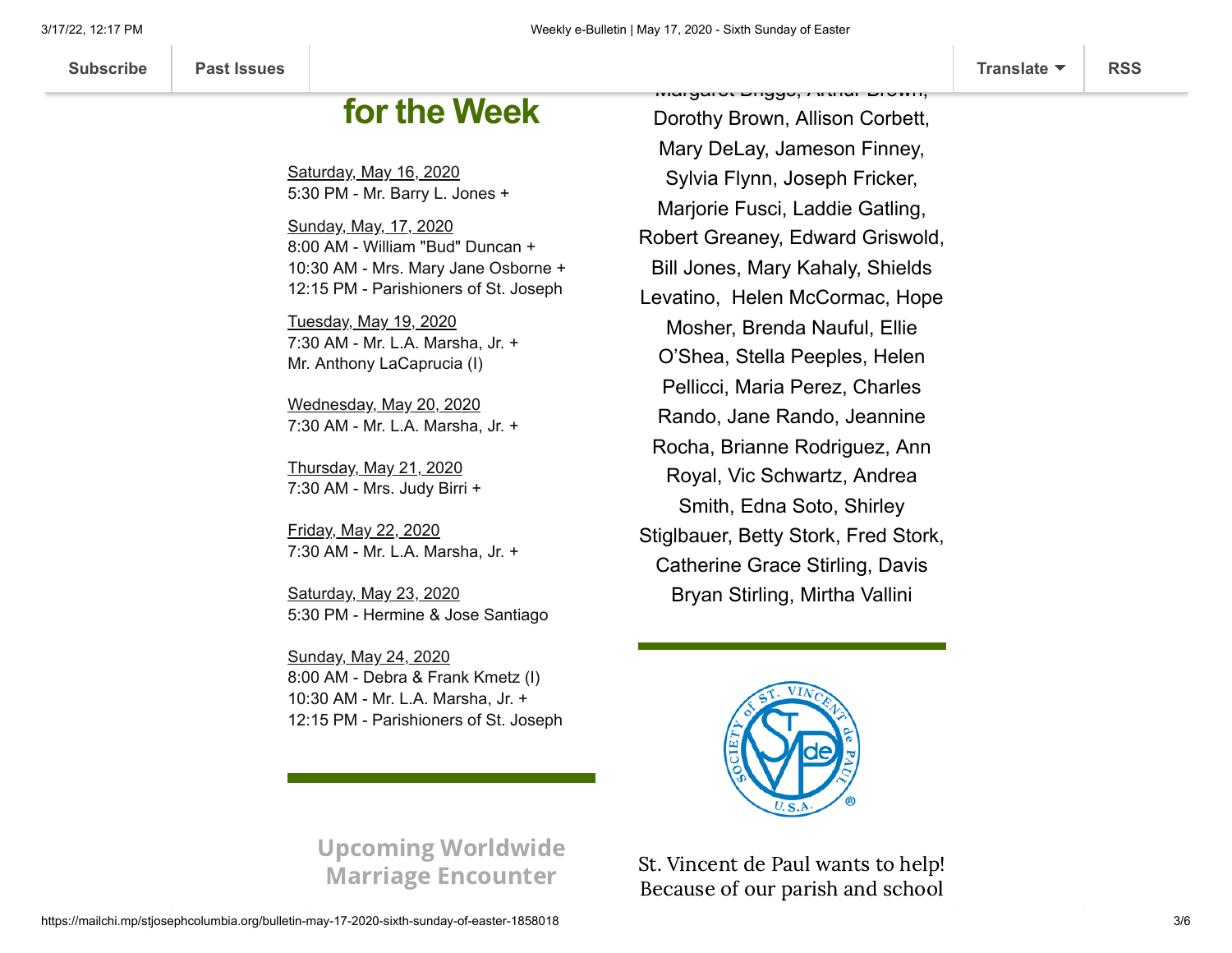| <b>Subscribe</b> | <b>Past Issues</b> |  | Translate ▼ | <b>RSS</b> |
|------------------|--------------------|--|-------------|------------|
|------------------|--------------------|--|-------------|------------|

"And behold, I am with you always, until the end of the age." Find ways to let the Lord deeper into your marriage by going on a Worldwide Marriage Encounter Weekend on Jul 17- 19, 2020 in Beaufort, SC and Jan 29-31, 2021 in North Myrtle Beach, SC. Early sign up is recommended. For more information visit our website at: [https://SCMarriageMatters.org](https://linkprotect.cudasvc.com/url?a=https%3a%2f%2fSCMarriageMatters.org&c=E,1,uFMJWuxhDHCKNtlT_Fug55cKqGSl36BtEj0xOsT6HdBL94SB6wiIXcTYJg740MPsClJB56MWfMgWoFoqy1ttkIj8t9jiUFEX646JFj0L&typo=1) or contact us at [applications@scmarriagematter](mailto:applications@scmarriagematters.org) s.org or 803-810-9602.

people in our community. Now, we want to help our parishioners! Please let us know if you are in need of food for your family. Inquiries for assistance will be held in the strictest of confidence. Contact Terry Skelley with the St. Vincent de Paul Food Pantry at (772) 215-1966 (9 AM-5 PM) if you are in need.

able to provide food for many

The Knights of Columbus is always looking for committed Catholic men to start careers with us. Now is no different. No crisis changes our course. So, whether you are looking for work, or you have friends and family looking for more stability and purpose in their professional lives, know that the Knights of Columbus offers a competitive and completely unique career in financial services. For more information please contact

Robert J. Boni, Jr. FIC, FICF, LUTCF at 843-824-5632, robert.boni@kofc.org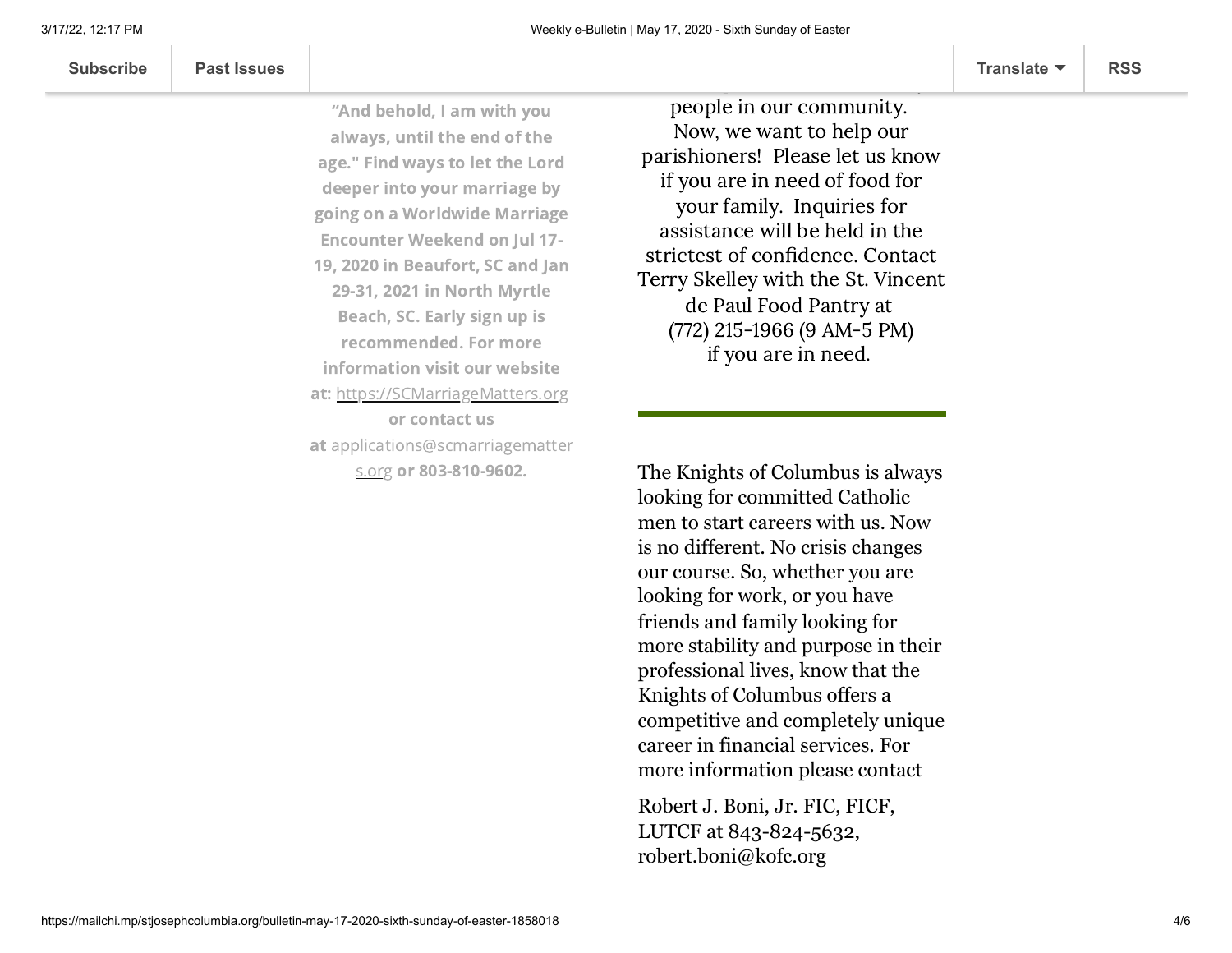### **FORMED PICK OF THE WEEK**



### **SHADE: THE SERIES**

Franciscan Friars of the Renewal

This new acoustic series offers simple and uncut prayers from the heart to experience the Lord's accompanying presence and refreshment in the midst of your day-to-day journey.

#### SIGN UP FOR FREE AT FORMED.ORG/SIGNUP

POWERED BY THE & AUGUSTINE INSTITUTE<sup>®</sup>



#### **Catholic Charities Offers New Stress Management Ministry**

Sister Hope is a FREE chat service providing encouragement and strategies on how to manage everyday stress and anxiety using Chatbot technology. Text "Hi" to Sister Hope at 315.276.3157 to get instant support.

- Sister Hope is anonymous, private, and available 24/7.
- Proven, faith-based, emotional and mental support service.
- Sister Hope offers proven technology to offer custom mental health help when and where you need it. She is used by over 13 million users world-wide.